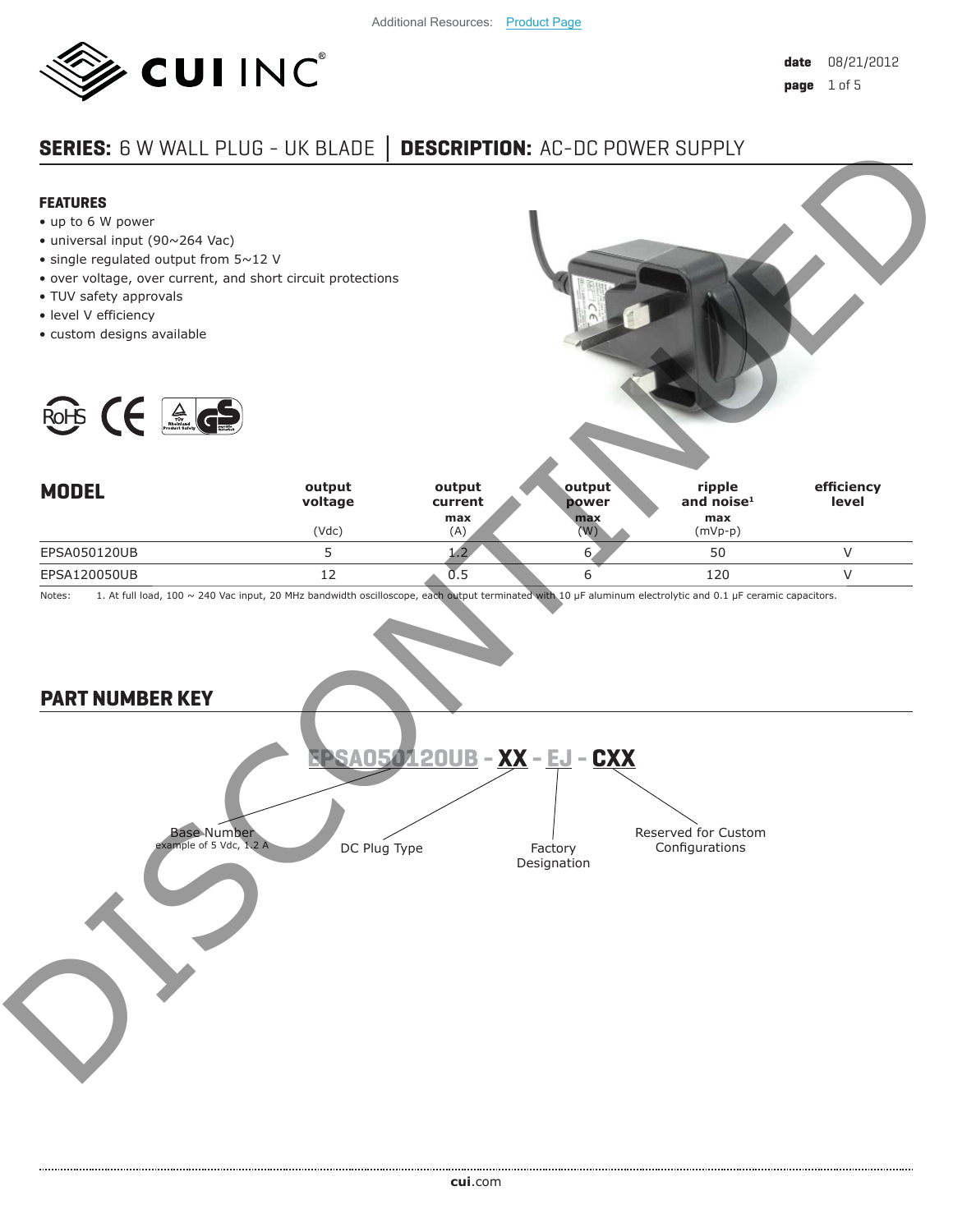#### **INPUT**

| parameter                              | conditions/description                                                                    |              |         |                |                       |
|----------------------------------------|-------------------------------------------------------------------------------------------|--------------|---------|----------------|-----------------------|
|                                        |                                                                                           | min          | nom     | max            | units                 |
| voltage                                |                                                                                           | 90           |         | 264            | Vac                   |
| frequency                              |                                                                                           | 47           |         | 63             | Hz                    |
| current                                |                                                                                           |              |         | 0.18           | Α                     |
|                                        |                                                                                           |              |         |                |                       |
| <b>OUTPUT</b>                          |                                                                                           |              |         |                |                       |
| parameter                              | conditions/description                                                                    | min          | nom     | max            | units                 |
| line regulation                        |                                                                                           |              | ±5      |                | $\frac{1}{2}$         |
| load regulation                        |                                                                                           |              | $\pm 5$ |                | $\frac{0}{0}$         |
| start-up                               |                                                                                           |              |         | $\overline{2}$ | s                     |
| hold-up                                | at 110 Vac, 50 Hz, 80% max. load                                                          | 10           |         |                | ms                    |
|                                        |                                                                                           |              |         |                |                       |
| <b>PROTECTIONS</b>                     |                                                                                           |              |         |                |                       |
| parameter                              | conditions/description                                                                    |              |         |                |                       |
| over voltage protection                | output shut down                                                                          |              |         |                |                       |
| over current protection                |                                                                                           |              |         | 200            | $\frac{0}{0}$         |
| short circuit protection               | output shut down and auto restart                                                         |              |         |                |                       |
|                                        |                                                                                           |              |         |                |                       |
| <b>SAFETY &amp; COMPLIANCE</b>         |                                                                                           |              |         |                |                       |
| parameter                              | conditions/description                                                                    | min          | nom     | max            | units                 |
|                                        |                                                                                           |              |         |                |                       |
| isolation voltage                      | input to output at 10 mA for 2 seconds                                                    |              |         | 3,000          | Vac                   |
| isolation resistance                   | input to output at 500 Vdc                                                                | 10           |         |                | МΩ                    |
| safety approvals                       | EN 60950-1, CE                                                                            |              |         |                |                       |
| EMI/EMC                                | EN 55022 Class B, AS/NZS CISPR 22 Class B, EN 61000-3-(2,3), IEC 61000-4-(2,3,4,5,6,8,11) |              |         |                |                       |
| leakage current                        |                                                                                           |              |         | 0.25           | mA                    |
| RoHS compliant                         | yes                                                                                       |              |         |                |                       |
| <b>MTBF</b>                            | at full load, 25°C, Telcordia SR-332, Issue 2                                             |              |         | 300,000        | hours                 |
|                                        |                                                                                           |              |         |                |                       |
| <b>ENVIRONMENTAL</b>                   |                                                                                           |              |         |                |                       |
| parameter                              | conditions/description                                                                    | min          | nom     | max            | units                 |
| operating temperature                  |                                                                                           | 0            |         | 40             | $^{\circ}$ C          |
| storage temperature                    |                                                                                           | $-25$        |         | 85             | $\circ$ C             |
| operating humidity<br>storage humidity |                                                                                           | 10<br>$10\,$ |         | 95<br>95       | $\frac{0}{0}$<br>$\%$ |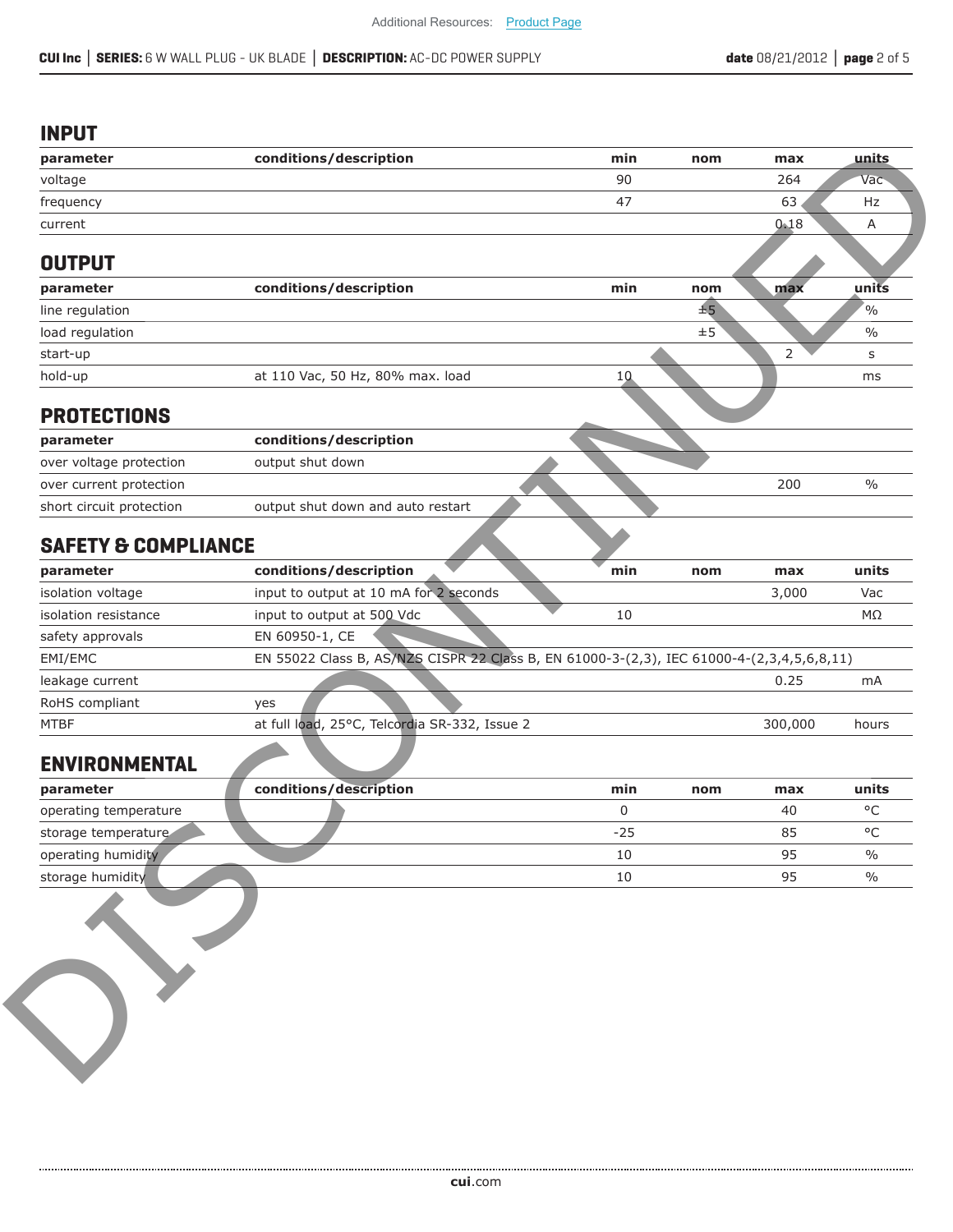# **MECHANICAL**

| parameter  | conditions/description                              | min | typ | max | units |
|------------|-----------------------------------------------------|-----|-----|-----|-------|
| dimensions | $2.953 \times 1.968 \times 1.457$ (75 x 50 x 37 mm) |     |     |     | inch  |
| input plug | fixed UK                                            |     |     |     |       |
|            |                                                     |     |     |     |       |

# **MECHANICAL DRAWING**

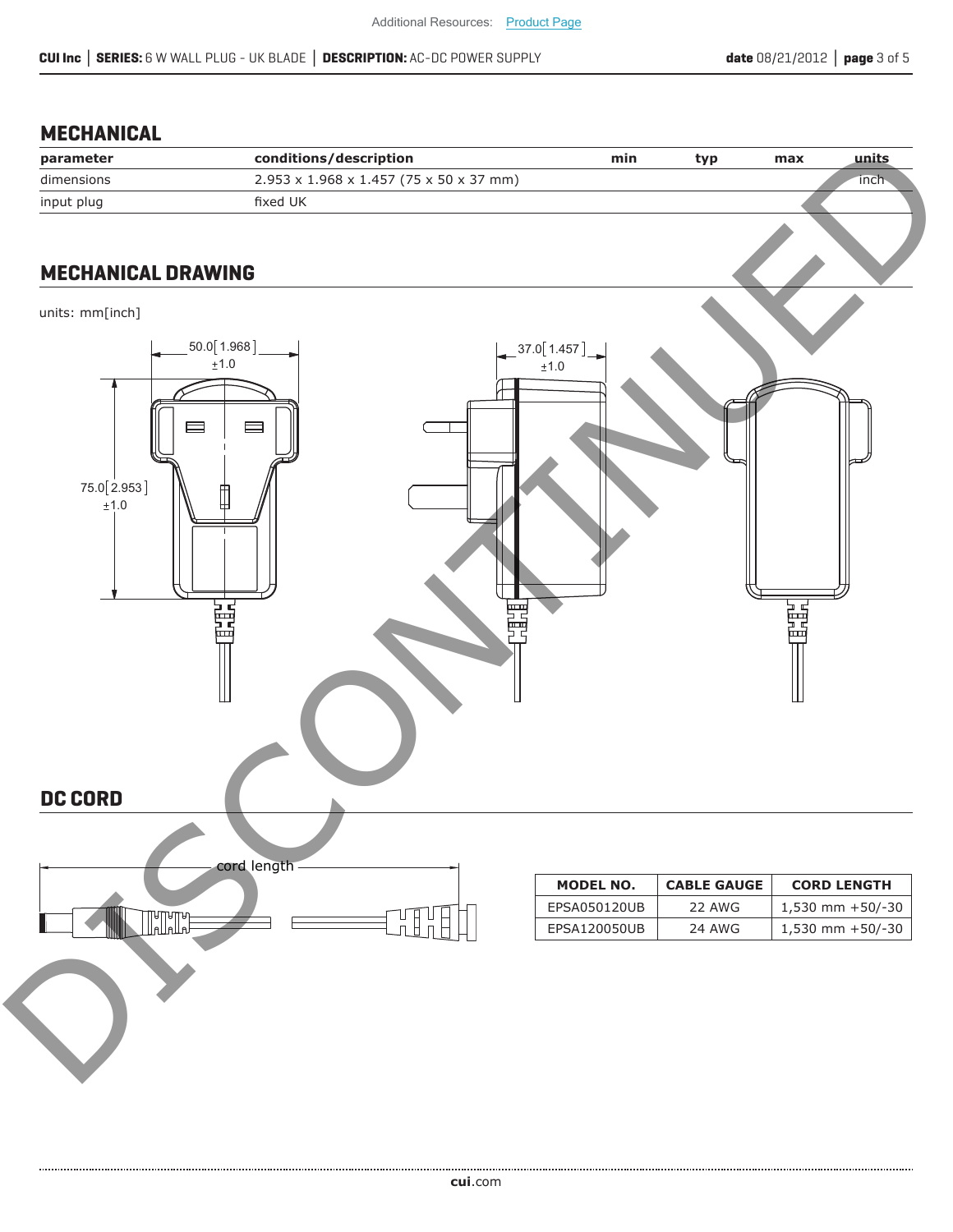# **OUTPUT PLUG OPTIONS**